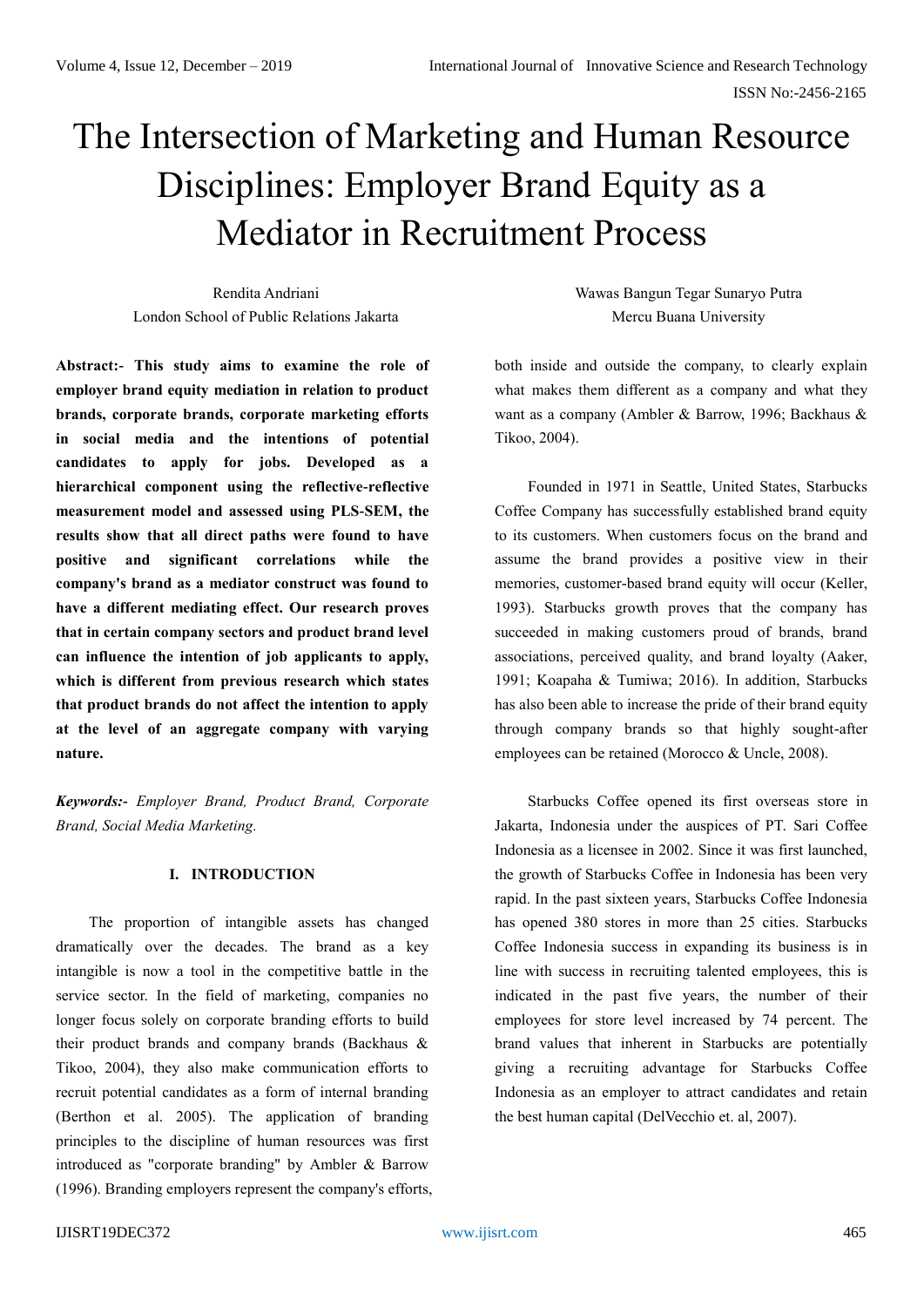The company brand was established in line with the company's corporate brand and product brand (Backhaus & Tikoo, 2004). Although the two have something in common, there are major differences between each other. First, Backhaus & Tikoo (2004) emphasizes corporate brands that characterize a company's identity as a company or as a good place to work (Ewing et al. 2002; Lievens, 2007; Minchington; 2010), and second, product brand values are output from marketing and advertising creativity, while corporate brand values are based on the affinity of company founders, owner management and organizational members (Banerjee et al. 2018).

Several previous studies have drawn the relationship between corporate branding and the intention of job applicants to apply for a job (Sovina & Collins, 2003; Agrawal & Swaroop, 2009; Ong, 2011; Sokro, 2012). In some ways, the use of social media has been explored as a moderator in preference for employer brands (Aslam, 2015; Sivertzen et al. 2013) because the popularity of social media is changing the point of view of brand management and companies inevitably have to use new ways to deal with stakeholders their externals (Jayasuriya et al. 2018).

In an evolving world where social networking is gaining importance, Starbucks Coffee Indonesia has a very strong presence on social media platform such as instagram. Firms use Instagram not only to attract the attentions of all the users but also to create engagement with brands and establish a visual image for products and service (Lim & Yazdanifard, 2014; Amaral, 2015). Social media marketing as a branding effort is widely being used by both small and big businesses world-wide due to its vast and targeted (Vinaika & Manik, 2017).

Ambler & Barrow (1996) systematized the concept of employer branding at the intersection of human resource management and marketing using brand management theory. Their research brought separate disciplines into a single conceptual framework. However, their research was not obtaining to prove the case of the employer brand concept but to test its acceptability. Moreover, Banerjee, Saini and Kalyanaram (2018) were developed an extended research to prove the case in multinational companies by

measured product brand at an aggregate (company) level. Thus, it became their limitations to comment on specific effects of product brand for each multinational company.

The formation of our research has led by the previous research that not systematically addressed the specific issues at multinational company. By examining the product and corporate brands that have been attached to a specific multinational company coupled with marketing efforts through social media, the mediating role of Starbucks Coffee Indonesia's employer brand equity is considered could affect the intentions of potential candidates to apply.

## **II. LITERATURE REVIEW**

Brand equity theory is used as the main theoretical foundation in recent studies (Theurer et al. 2018; Ambler & Barrow, 1996; and Banerjee et al.2018). Brands consist of different identifiers that include names, designs, terms, signs, symbols, or other tangible product features (Keller, 1993; Kotler & Keller, 2016; Theurer et al. 2018). The modern approach to brands overlaps conventional understanding of brands and also includes tangible identifiable product features, including intangibles, such as consumer subjectivity or utility expectations (Davcik & Silva, 2015). Cable & Turban (2001) as cited in Banerjee et al. (2018) generalize the concept of brand owners into the context of the selection process and expect that the company's efforts to select potential candidates and the company's efforts to get similar consumers.

# *Employer Brand, Product Brand and Corporate Brand*

Since the corporate brand is the function of corporate communications, marketing has been responsible to communicating the product brand to the market (Balmer, 2008). Several previous studies (Kim et al. 2011; DelVecchio et al. 2007; Banerjee et al. 2018) emphasized that product brand is the factor of the job seeker's application intentions and decisions. Thus, many people recognized the value of bringing some of the disciplines of marketing into the HR functions (Barrow & Mosley, 2007). Kim et al. (2011) proves that the link between the firm's product and customer can influence a potential applicant to apply the job. Similarly, they find corporate brand also

#### IJISRT19DEC372 [www.ijisrt.com](http://www.ijisrt.com/) 466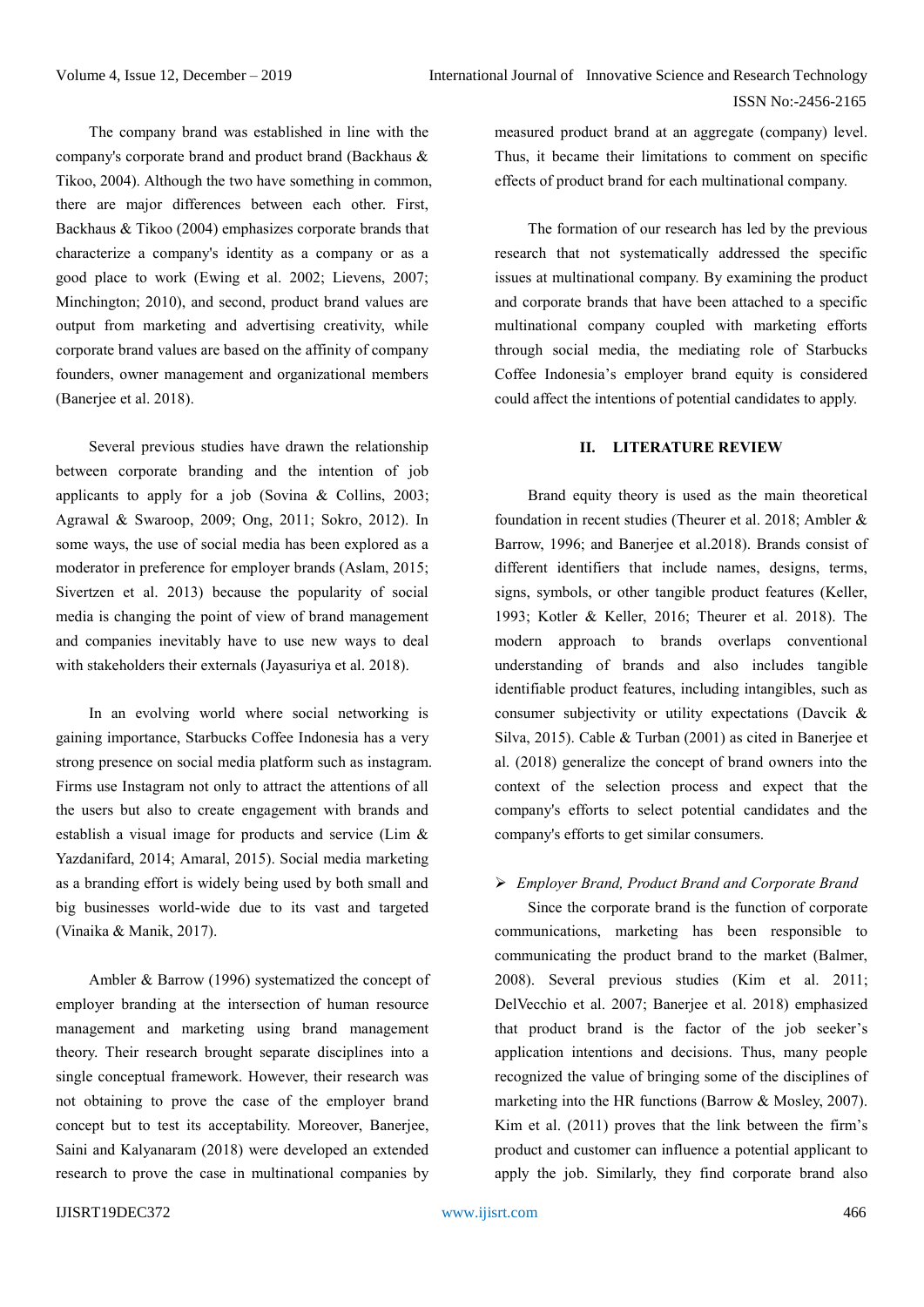considered to be a component of overall brand equity to drives job applicant's decisions.

To show active interest in potential and existing employees, developing company products and brands is superior to competition calls (Barrow & Mosley, 2007). In general, product brands are a key driver of sustainable competitive advantage and employees are seen as an integral part of the company's efforts to build strong brands by generating value in the minds of consumers (Fernandez-Lores et al. 2015; de Chernatony & Dall'Olmo Riley, 1999 ; Bellou et al. 2015). So, we propose:

**Hypothesis 1:** Product brand have positive correlation influences the employer brand.

**Hypothesis 2:** Corporate brand have positive correlation influences the employer brand.

#### *Social Media Marketing and Employer Brand*

In the modern view of recruitment, business firms are returning their traditional model of recruitment and becoming more sensitive to establish employer branding through the new trends of social media presence (Katiyar & Saini, 2016). On the other hands, Katiyar & Saini (2016) shows that business firms may adopt social media strategies as an important tool to build employer brand equity or attract the greatest talent. Therefore, we propose the following hypothesis:

**Hypothesis 3:** Social Media Marketing have positive correlation influences the employer brand.

**Hypothesis 7:** Employer brand fully mediates the relationship between social media marketing and intention to apply.

#### *Mediating Role of Employer Brand*

Banerjee et al. (2018) found some past research in the field of human resource management through research related to brand equity marketing to get concepts about employer brands and job seeker application behavior (Katiyar & Saini 2016; Collins 2007; Cable & Turban 2001; Collins & Stevens 2002; Lievens & Highhouse, 2003). Collins & Stevens (2002) states that brand awareness is one of the dimensions of a company's brand equity. Applicants must know the company before they consider applying for a job. Awareness is an important key to a company's brand

due to the memory node of job applicants for storing more typical associations (Collins & Kanar, 2013). At the same time, entrepreneurial interest is also closely related to the concept of employer branding (Aslam et al. 2015). Employer interest is the benefit shown by job applicants in a job in a particular business enterprise (Berthon et al. 2005). When business companies announce job openings, job applicants prefer companies that are closer to what they consider to be superior companies (Bellou et al. 2015). In the context of the recruitment process, Wilden et al. (2010) found that job applicants evaluate employers' interests through product perceptions and service brand portfolios.

Banerjee et al. (2018) hypothesized the employer's brand as a mediating variable between the product and the company's brand for intention to implement. They revealed that the company's brand fully mediates the relationship between the company's brand and intention to use it because the product brand has no impact on the company's brand.

Another previous research (i.e. Collins, 2007; Saini, Rai & Chaudhary, 2014; Santiago, 2018; Ergun & Tatar, 2016; Aslam, 2015) showed that employer brand significantly increased intention to apply of job applicants, and it is central for sustainable recruitment. Thus, we conceptualize:

**Hypothesis 4:** Employer brand have positive correlation influences the intention to apply.

**Hypothesis 5:** Employer brand fully mediates the relationship between product brand and intention to apply.

**Hypothesis 6:** Employer brand fully mediates the relationship between corporate brand and intention to apply.

## **III. METHODOLOGY**

The research model designed as a hierarchical component using reflective-reflective measurement model shown in Figure 1, it includes nine observable lower order components (LOCs), followed by the three unobservable higher order components (HOCs) to reduce complexity of our model and get more theoretical parsimony (Wong, 2019). Specifically, the first unobservable HOC is corporate brand that holds a reflective relationship with its observable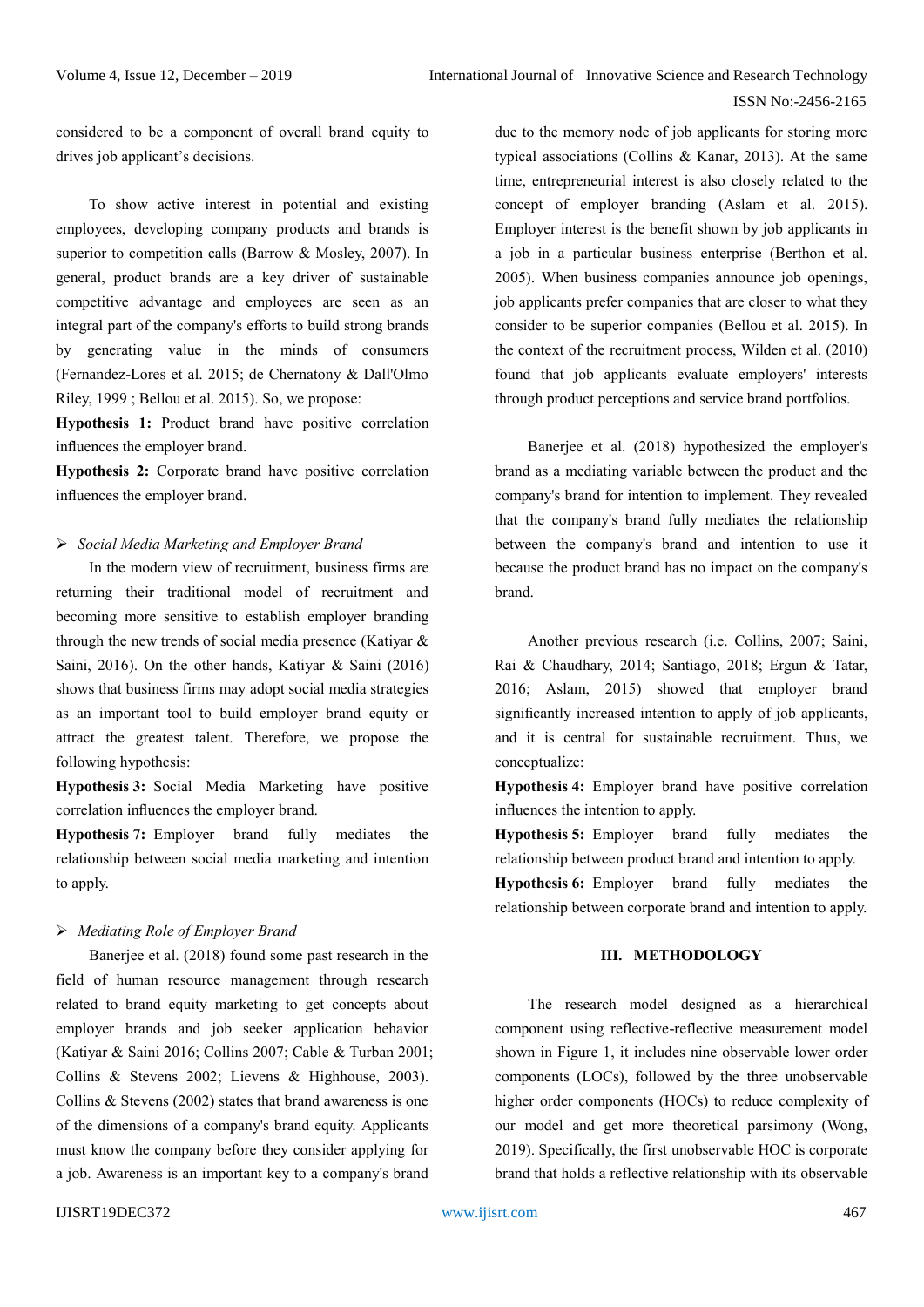LOCs such as customer orientation, reliable and financially strong organization, and social and environmental responsibility. The second unobservable HOC is social media marketing that holds a reflective relationship with its LOCs (i.e., Entertainment; Interactive; Informative) and the third HOC is employer brand that holds a reflective relationship with employer brand awareness, employer brand attractiveness and perceived job attributes. Moreover, our conceptual research model postulates the exogenous variables (i.e., product brand, corporate brand and social media marketing), mediating variable (i.e., employer branding) and endogenous variable (i.e., intention to apply) based on the past research proposed by Banerje et al. (2018) and Katiyar & Saini (2016).

To provide better representation of phenomenon, online survey was collected simultaneously from 400 potential candidates who joined walk-in interview held by Starbucks Coffee Indonesia. The main reasons for selecting these respondents were based on the several assumptions; (1) the respondents were the potential candidates who involves hiring process and well-known about Starbucks Indonesia, (2) the variety of respondent domiciles in Indonesia, (3) the respondents have already bought the Starbucks' products, (4) the respondents were Instagram users who involves with social media activities of Starbucks Coffee Indonesia.



Fig 1:- Conceptual Research Model

**Endogenous :** IA (Intention to Apply) **Exsogenous :** PB (Product Brand), CB (Corporate Brand) and SMM (Social Media Marketing) **Mediator :** EB (Employer Brand) **Lower Order Components :** EBA (Employer brand awareness), EBAT (Employer brand attractiveness, PJA (Perceived job attributes), CO (Customer orientation), RFS O (Reliable and financially strong organization), SER (Social and environmental responsibility), ENT (Entertainment), INT (Interactive) and INF (Informative)

The online survey returns 80 percent (320 responses) of responds rate for analysis. The average age of respondents was 21 years old since the criteria of candidates were the age between 18 and 24 years old. There were 191 (60 percent) males and 129 (40 percent) females. Educational background of respondents were dominated by 248 (78 percent) candidates graduated from high school followed by 47 (15 percent) candidates graduated from bachelor's degree and 25 (8 percent) graduated from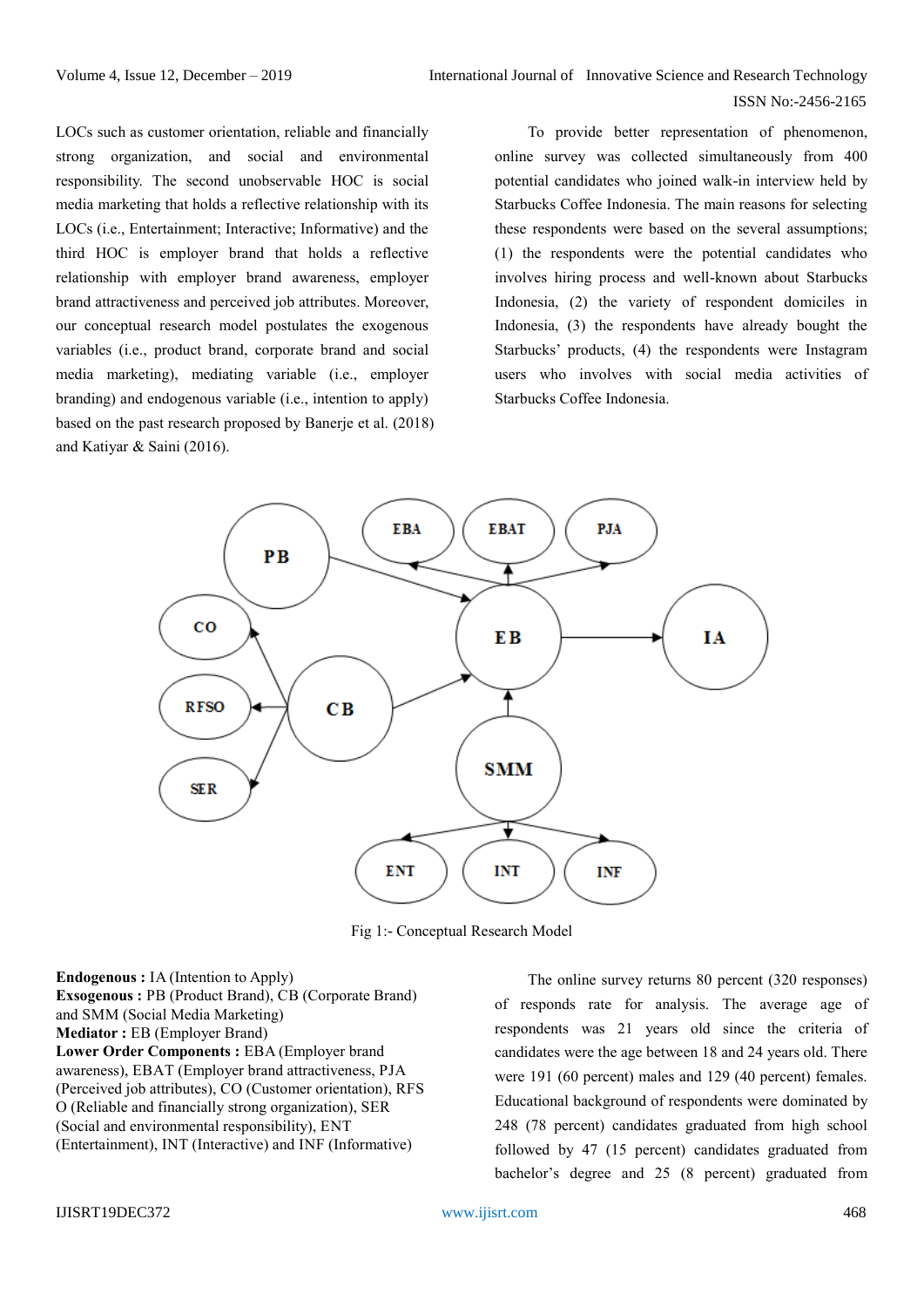associate's degree. The online survey was carried out by 128 (40 percent) candidates from DKI Jakarta and 100 (31.3 percent) from Semarang followed by 31 (9.7 percent) Depok, 13 (4.1 percent) Bekasi, 13 (4.1 percent) Yogyakarta, 8 (2.5 percent) Tangerang, 7 (2.2 percent) Bogor, 6 (1.9 percent) Bali and 14 (4.4 percent) from others cities.

The number of respondents who followed Starbucks Coffee Indonesia's Instagram accounts was captured to know the involvement of respondents on social media activities. Starbucks Coffee Indonesia has three official accounts (i.e. @starbucksindonesia, @sbuxpartnersid and @karirstarbucksindonesia) that used to communicate with their different stakeholders in the Instagram. There were 319 (99.7 percent) of respondents involved with @starbucksindonesia, another 43 (13.4 percent) were involved with @sbuxpartnersid, and 255 (79.7 percent) were involved with @karirstarbucksindonesia.

To extend previous research conducted by Banerjee et al. (2018), product brand was assesed using the 14 items scale adapted from Yoo & Donthu (2001), while corporate brand was assesed using the scales given by Walsh & Beatty (2007). Since Walsh & Beatty (2007) proposed five-dimensions for corporate brand, we retained three-dimensions to eliminate repetition, because, extended research (Saini & Kalyanaram, 2018) had already captured the good employer characteristics, as well, product and service quality characteristics, thus, only three-dimensions of five-dimensions (i.e. customer orientation, reliable and financially strong company, and social and environmental responsibility) were retained and assessed using the 19 items.

Employer brand was assesed using the scales given by Cable & Turban (2001) and Collins (2007). There are three-dimensional construct of employer branding (i.e. employer brand awareness, employer brand attractiveness, and perceived job attributes). The employer brand awareness and perceived job attributes were assesed using the 8 items from Collins (2007) while employer brand attractiveness was assesed using the 8 items from Cable & Turban (2001). Intention to apply was assesed using the 5 items proposed by Highhouse et al. (2003). Following Katiyar & Saini (2016), social media marketing was assesed using three-dimensional construct (i.e. entertainment, interactive and informative). We used 10 items scale given by Kim & Ko (2012). All construct were assesed using a 7 point scale type from strongly disagree to strongly agree.

## **IV. DATA ANALYSIS AND RESULTS**

The research method uses the Partial Least Squares (PLS) technique through SmartPLS Software 3. The model specification involves structural models and measurement models. Sarstedt & Cheah (2019) explained that the structural model shows the path between constructs, while the measurement model shows the relationship between each construct and its indicators.

Indicators of reliability and validity are the first step to check and guarantee that related indicators have a lot in common that is captured by latent constructs (Wong, 2019). However, after we assessed convergent validity by examining the external loading of each latent construct, 12 of the 64 indicators were removed because their external loading was lower than the threshold level of 0.7 proposed by Hair et al. (2014). The remaining indicators are maintained because their external loading is higher than the threshold level 0.7.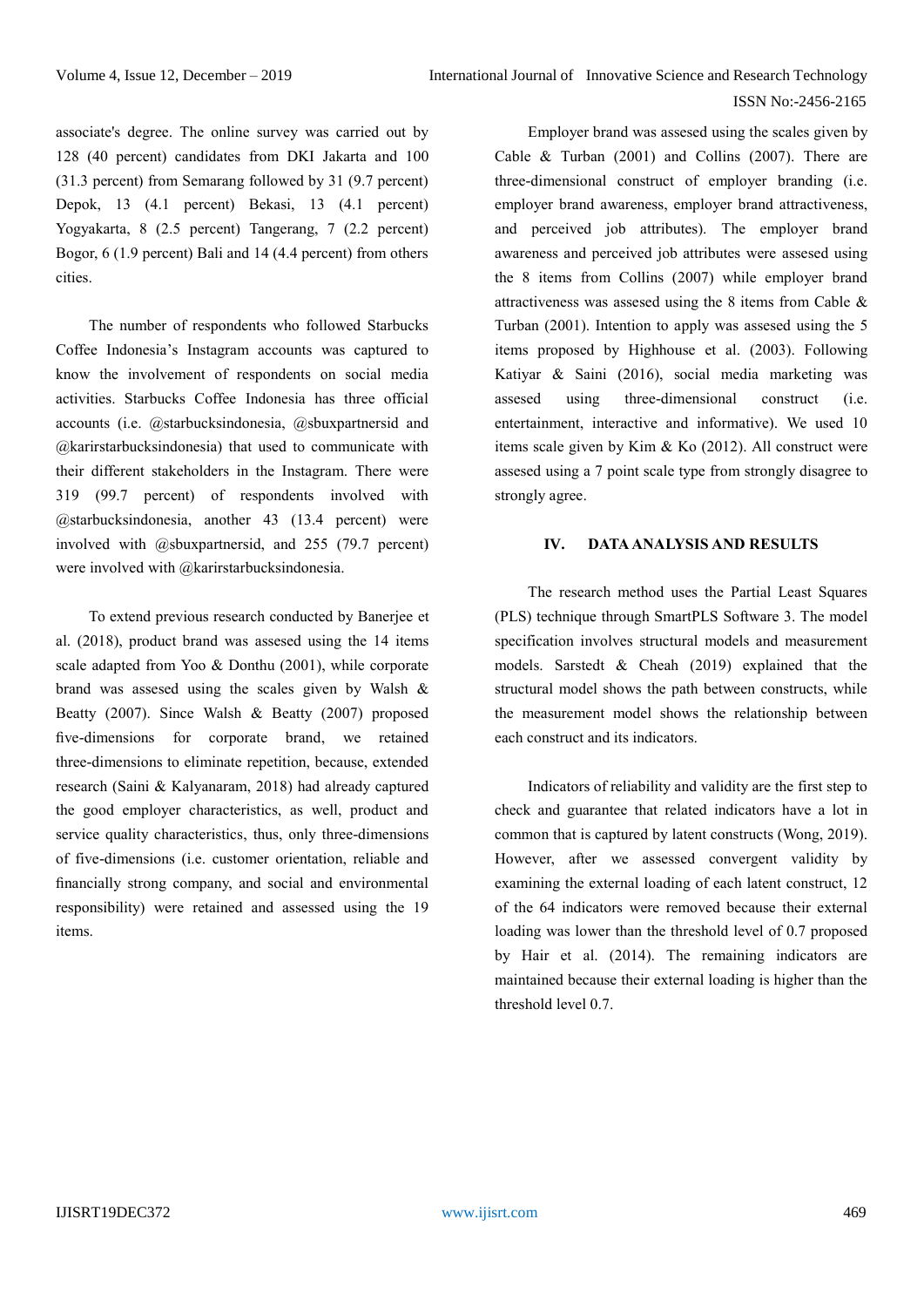|                                              | <b>AVE</b> | <b>Cronbach's Alpha</b> | $rho_A$ | <b>Composite Reliability</b> |
|----------------------------------------------|------------|-------------------------|---------|------------------------------|
| <b>Intention to Apply</b>                    | 0.783      | 0.931                   | 0.931   | 0.947                        |
| <b>Employer Brand</b>                        | 0.640      | 0.949                   | 0.950   | 0.955                        |
| <b>Employer Branding Awareness</b>           | 0.735      | 0.820                   | 0.820   | 0.893                        |
| <b>Employer Brand Attractiveness</b>         | 0.785      | 0.908                   | 0.913   | 0.936                        |
| <b>Perceived Job Attributes</b>              | 0.685      | 0.933                   | 0.934   | 0.945                        |
| <b>Product Brand</b>                         | 0.699      | 0.957                   | 0.957   | 0.962                        |
| <b>Corporate Brand</b>                       | 0.651      | 0.964                   | 0.965   | 0.968                        |
| <b>Customer Orientation</b>                  | 0.711      | 0.898                   | 0.905   | 0.925                        |
| Reliable and Financially Strong organization | 0.662      | 0.926                   | 0.929   | 0.940                        |
| Social and environmental responsibility      | 0.762      | 0.896                   | 0.896   | 0.927                        |
| <b>Social Media Marketing</b>                | 0.701      | 0.939                   | 0.940   | 0.949                        |
| Entertainment                                | 0.904      | 0.894                   | 0.894   | 0.950                        |
| Interactive                                  | 0.841      | 0.811                   | 0.811   | 0.914                        |
| Informative                                  | 0.754      | 0.891                   | 0.895   | 0.924                        |

Table 1:- Convergent Validity

Convergent validity that shown in Table 1 refers to the ability of the model to explain the indicator's variance, the values of AVE provides evidence for convergent validity (Fornell & Larcker, 1981 as cited in Wong, 2019). the values of AVE were also higher than 0.5 threshold level (Hair et al. 2006) and exceed the corresponding cut-off criteria. The reliability of each latent construct was assessed using Cronbach's alpha and composite reliability values, however, instead of using Cronbach's alpha and composite reliability, one should consider using "rho\_A" coefficient to ensure the reliability of PLS construct scores, as defined in Dijkstra & Henseler (2015). The Cronbach's alpha and the composite reliabilities were higher than the 0.70 threshold level (Fornell & Larcker, 1981 as cited in Wong, 2019) while rho A value of 0.7 or larger is approved to demonstrate its composite reliability.

Wong (2019) mentioned that there are two steps to ensure discriminant validity: Fornell-Larcker Criterion and heterotrait-monotrait ratio of correlations (HTMT). Fornell-Larcker Criterion, the traditional approach that proposed by Fornell & Larcker (1981) can be used to establish discriminant validity. However, Henseler et al. (2015) preffered to conducting heterotrait-monotrait ratio of correlations rather than the Fornell-Larcker criterion because it fails to identify the issues of discriminant validity in the most majority of cases. Henseler et al. (2015) also suggested to conduct the  $HTMT<sub>inference</sub>$  analysis to involves the multiple testing problem proposed by Miller (1981). As the first step to conduct  $HTML$  inference analysis, the bootstrapping procedure allows for constructing confidence intervals for the HTMT, if confidence interval (CI) including the value one, it can be indicated that discriminant validity is lack (Henseler et al. 2015). The HTMT values as shown in Table 2 were passed the threshold level indicating the discriminant validity has been confirmed and there is no lack.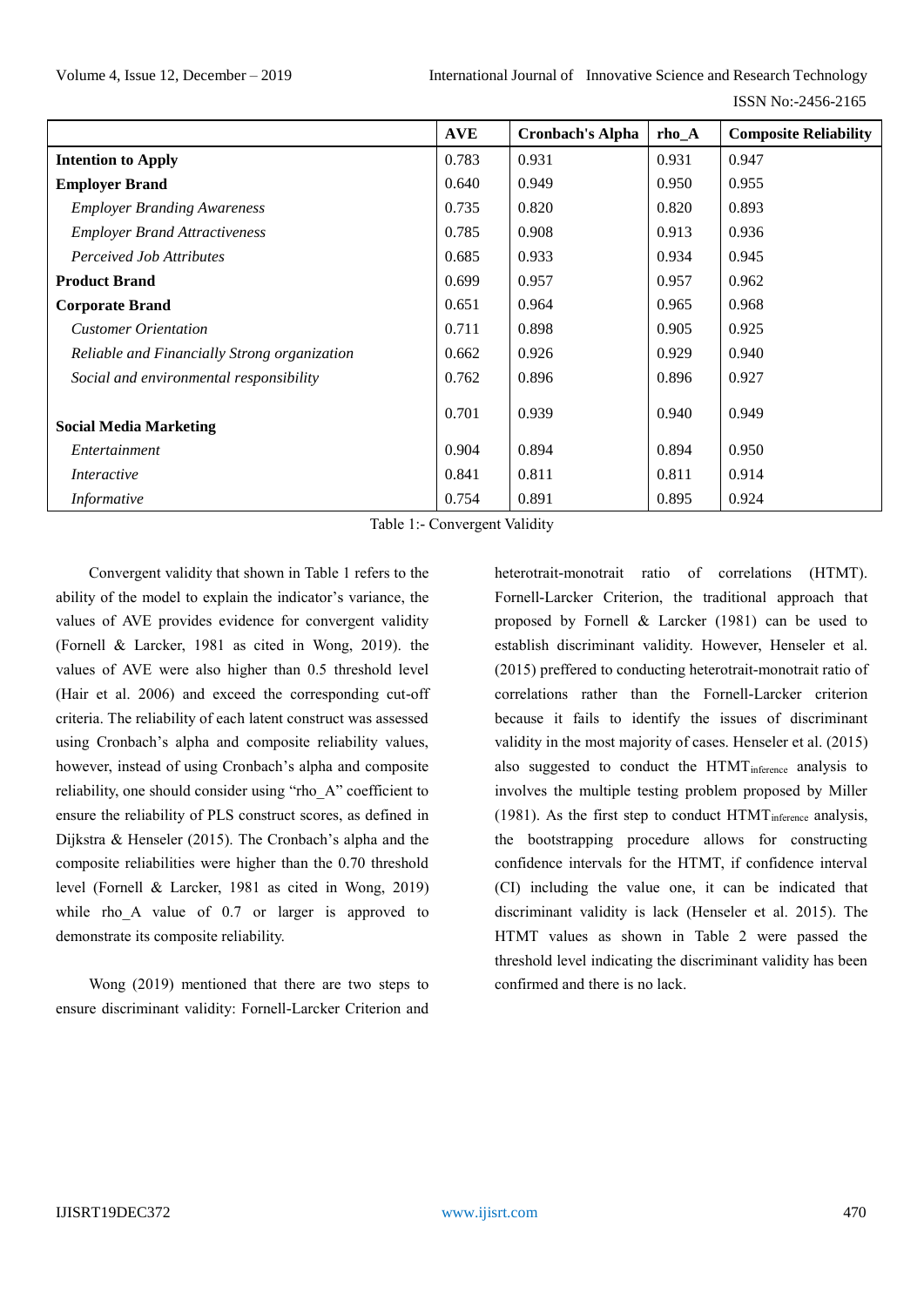## Volume 4, Issue 12, December – 2019 International Journal of Innovative Science and Research Technology

| ISSN No:-2456-2165 |
|--------------------|
|                    |

|                                      | Original Sample (O) | Sample Mean (M) | CI(2.5%) | CI(97.5%) |
|--------------------------------------|---------------------|-----------------|----------|-----------|
| $EBA \rightarrow CO$                 | 0.781               | 0.774           | 0.652    | 0.868     |
| $EBAT \rightarrow CO$                | 0.806               | 0.801           | 0.688    | 0.885     |
| $EBAT \rightarrow EBA$               | 0.753               | 0.748           | 0.618    | 0.854     |
| $ENT \rightarrow CO$                 | 0.676               | 0.676           | 0.564    | 0.777     |
| $ENT \rightarrow EBA$                | 0.702               | 0.700           | 0.551    | 0.819     |
| $\text{ENT} \rightarrow \text{EBAT}$ | 0.693               | 0.693           | 0.582    | 0.792     |
| $INF \rightarrow CO$                 | 0.808               | 0.807           | 0.734    | 0.874     |
| $INF \rightarrow EBA$                | 0.759               | 0.756           | 0.636    | 0.853     |
| $\text{INF} \rightarrow \text{EBAT}$ | 0.824               | 0.822           | 0.749    | 0.884     |
| $\text{INF} \rightarrow \text{ENT}$  | 0.883               | 0.883           | 0.813    | 0.939     |
| $INT \rightarrow CO$                 | 0.629               | 0.631           | 0.539    | 0.719     |
| $INT \rightarrow EBA$                | 0.634               | 0.633           | 0.497    | 0.743     |
| $\text{INT} \rightarrow \text{EBAT}$ | 0.626               | 0.625           | 0.517    | 0.720     |
| $\text{INT} \rightarrow \text{ENT}$  | 0.925               | 0.925           | 0.852    | 0.985     |
| $\text{INT} \rightarrow \text{INF}$  | 0.908               | 0.908           | 0.846    | 0.963     |
| $PJA \rightarrow CO$                 | 0.786               | 0.781           | 0.666    | 0.868     |
| $PJA \rightarrow EBA$                | 0.716               | 0.712           | 0.585    | 0.818     |
| $PIA \rightarrow EBAT$               | 0.829               | 0.828           | 0.758    | 0.888     |
| $PJA \rightarrow ENT$                | 0.683               | 0.682           | 0.580    | 0.776     |
| $PIA \rightarrow INF$                | 0.778               | 0.777           | 0.688    | 0.853     |
| $PIA \rightarrow INT$                | 0.611               | 0.611           | 0.507    | 0.709     |
| $RFSO \rightarrow CO$                | 0.967               | 0.966           | 0.929    | 0.989     |
| $RFSO \rightarrow EBA$               | 0.776               | 0.770           | 0.642    | 0.865     |
| $RFSO \rightarrow EBAT$              | 0.841               | 0.838           | 0.750    | 0.903     |
| $RFSO \rightarrow ENT$               | 0.703               | 0.703           | 0.593    | 0.799     |
| $RFSO \rightarrow INF$               | 0.816               | 0.815           | 0.739    | 0.882     |
| $RFSO \rightarrow INT$               | 0.634               | 0.635           | 0.535    | 0.726     |
| $RFSO \rightarrow PJA$               | 0.756               | 0.751           | 0.629    | 0.846     |
| $SER \rightarrow CO$                 | 0.889               | 0.885           | 0.803    | 0.942     |
| $SER \rightarrow EBA$                | 0.756               | 0.750           | 0.614    | 0.856     |
| $SER \rightarrow EBAT$               | 0.789               | 0.786           | 0.671    | 0.875     |
| $SER \rightarrow ENT$                | 0.716               | 0.716           | 0.584    | 0.833     |
| $SER \rightarrow INF$                | 0.788               | 0.785           | 0.682    | 0.867     |
| $SER \rightarrow INT$                | 0.643               | 0.643           | 0.531    | 0.743     |
| $SER \rightarrow PJA$                | 0.693               | 0.687           | 0.547    | 0.799     |
| $SER \rightarrow RFSO$               | 0.970               | 0.968           | 0.934    | 0.994     |

Table 2:- Discriminant Validity (HTMT<sub>inference</sub> analysis)

For years, it has been argued that the overall goodness-of-fit failed to reliably distinguish valid from invalid models in partial least square (Wong, 2019). Thus,

we conducted Standardized Root Mean Square Residual (SRMR) to tested model fit. Ramayah et al. (2017) defined SRMR as the difference between the observed correlation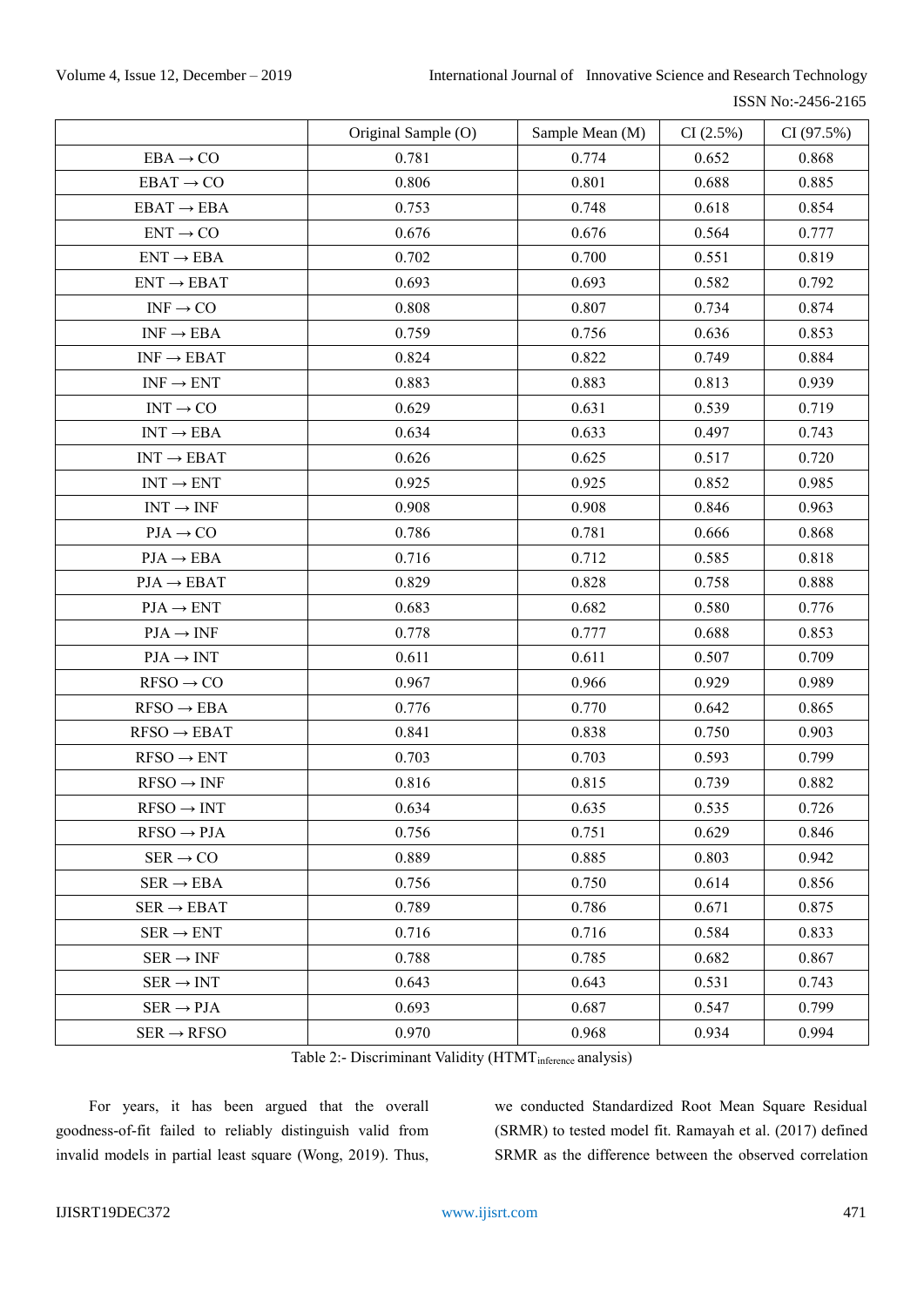and the model implied correlation matrix, it can be considered a good fit if the values less than 0.08. The SRMR shows value of 0.069, which is slightly below the 0.08 threshold; this suggests a strong theoretical model fit. Meanwhile, predictive relevance  $(Q^2)$  is important because it ensures if the indicators in the reflective measurement model can be predicted accurately (Wong, 2019). The results shows values of 0.402 for employer brand and 0.574 for intention to apply, thus, our the predictive relevance  $(Q<sup>2</sup>)$ values larger than zeroit can be indicated the PLS path model has predictive relevance (Hair et al. 2017).

We assessed structural model with looking at the  $\mathbb{R}^2$ , path coefficients and the t-values via a bootstrapping procedure with 5.000 resample as suggested by Hair et.al. (2017). The  $\mathbb{R}^2$  values shows values of 0.695 for employer brand and 0.800 for intention to apply, suggesting that 69% and 80% of the variance of employer brand and intention to apply could be explained by their exogenous variables.

The research hypothesis was tested based on path coefficients and the corresponding t-value is shown in Table 3, the results show that the direct path between Product Brands and Entrepreneur Brands (ie Product Brands  $\rightarrow$  Entrepreneur Brands) has a positive correlation  $(\beta = 0.294)$  and significant (t = 2.671), supporting hypothesis 1. On the other hand, the direct path between Corporate Trademark and Employer Trademark (ie Corporate Trademark  $\rightarrow$  Employer Trademark) has a positive correlation ( $\beta = 0.291$ ) and significant (t = 2.466), supporting hypothesis 2. Besides that , the direct path between Social Media Marketing and Entrepreneur Trademark (ie Social Media Marketing → Entrepreneur Trademark) has a positive correlation ( $\beta = 0.310$ ) and significant ( $t = 4.691$ ), supporting hypothesis 3. Meanwhile, we find the Brand Equity Entrepreneur has a correlation that is very positive ( $\beta$  = 0.703) and significant (t = 11.284).

In line with the research hypothesis that Equity Employers fully mediate the relationship between Product Brands and Intention to Register, Company Trademarks and Intentions to Register, and Social Media Marketing (eg Hypotheses 4, 5, and 6). To test all indirect paths, Hayes (2008) suggests bootstrapping in a two-step procedure: 1) the need for direct effects to be checked using bootstrap without the presence of a mediator constructor; 2) the significance of the indirect effect related to the t-value is examined using the path coefficient when the mediator constructor is included in the model.

| Path                                                                                 | Original Sample (O) | <b>T Statistics ( O/STDEV )</b> |
|--------------------------------------------------------------------------------------|---------------------|---------------------------------|
| <b>Direct Paths</b>                                                                  |                     |                                 |
| Product Brand $\rightarrow$ Employer Brand                                           | 0.294               | 2.671                           |
| Corporate Brand $\rightarrow$ Employer Brand                                         | 0.291               | 2.466                           |
| Social Media Marketing $\rightarrow$ Employer Brand                                  | 0.310               | 4.691                           |
| Employer Brand $\rightarrow$ Intention to Apply                                      | 0.703               | 11.284                          |
| The role of Employer Brand as Mediator                                               |                     |                                 |
| Direct Effects                                                                       |                     |                                 |
| Product Brand $\rightarrow$ Intention to Apply                                       | 0.254               | 2.979                           |
| Corporate Brand $\rightarrow$ Intention to Apply                                     | $-0.056$            | 0.590                           |
| Social Media Marketing $\rightarrow$ Intention to Apply                              | 0.033               | 0.573                           |
| <b>Indirect Effects</b>                                                              |                     |                                 |
| Product Brand $\rightarrow$ Employer Brand $\rightarrow$ Intention to Apply          | 0.207               | 2.546                           |
| Corporate Brand $\rightarrow$ Employer Brand $\rightarrow$ Intention to Apply        | 0.282               | 2.462                           |
| Social Media Marketing $\rightarrow$ Employer Brand $\rightarrow$ Intention to Apply | 0.218               | 4.141                           |

Table 3:- Hypotheses Testing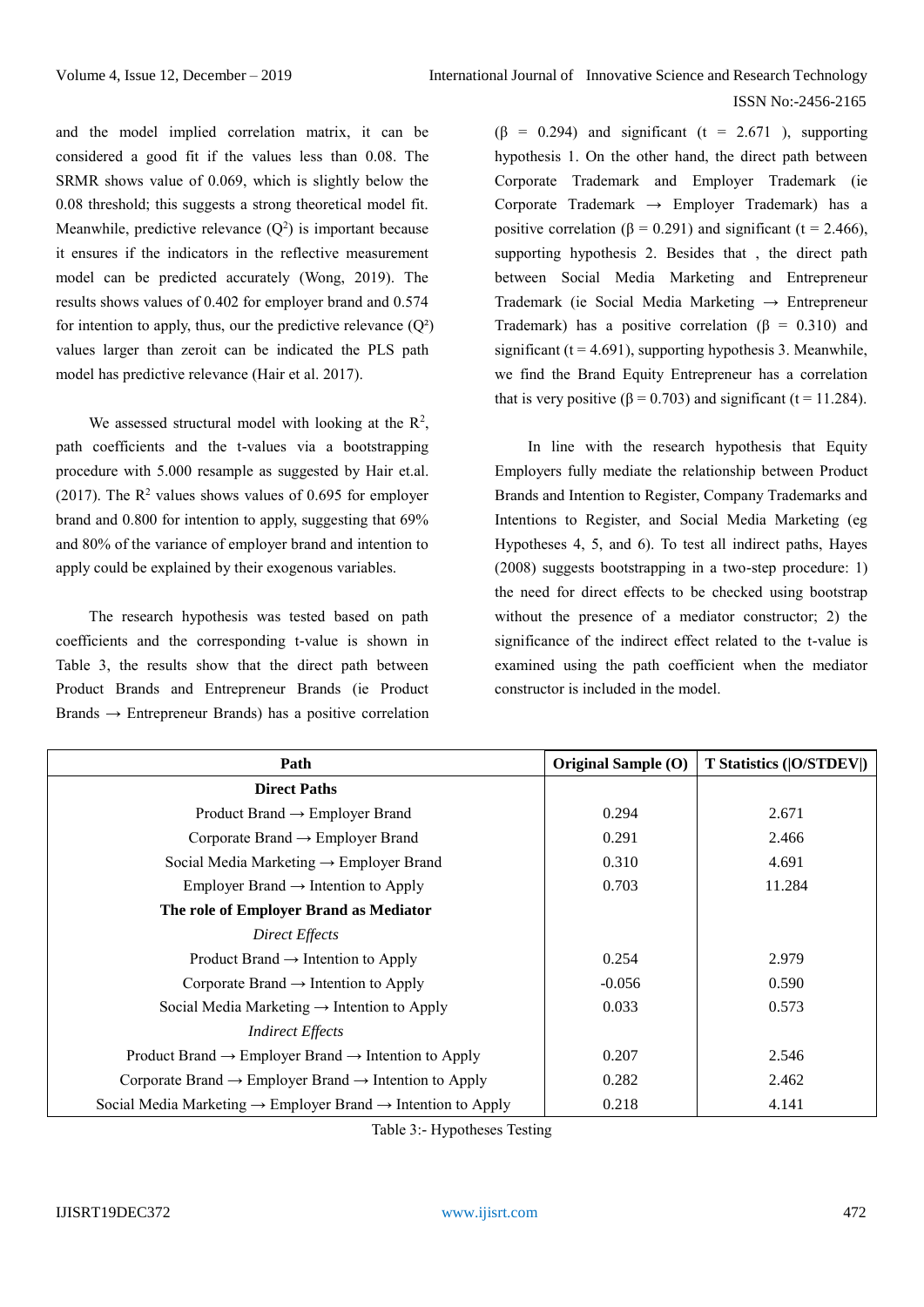The results suggest that Employer Brand fully mediates both relationships between Corporate Brand and Intention to Apply; and Social Media Marketing and Intention to Apply. The direct effect of Corporate Brand and Intention to Apply had negative ( $\beta$  = -0.056) correlation and statistically insignificant  $(t = 0.590)$  while the indirect effect had positive ( $\beta = 0.282$ ) correlation and statistically significant ( $t = 2.462$ ). As well, the direct effect of Social Media Marketing and Intention to Apply had positive ( $\beta$  = 0.033) correlation and statistically insignificant  $(t = 0.573)$ while the indirect effect had positive ( $\beta = 0.218$ ) correlation and statistically significant ( $t = 4.141$ ), thus supporting hypotheses 5 and 6.

Our findings show that hypothesis 4 is not supported, since the direct effect of Product Brand and Intention to Apply had positive  $(\beta=0.254)$  correlation and statistically significant ( $t = 2.979$ ) while the indirect effect had positive  $(\beta = 0.207)$  correlation and statistically significant (t  $=2.546$ ), Employer Brand Equity partially mediates the relationship between product brand and Intention to Apply.

#### **V. CONCLUSIONS**

The findings show that the company's products and brands have a positive and significant correlation with the employer's brand. It can be indicated that the results of marketing companies' efforts to build strong brands as a whole have an impact on other functional areas of business. As such, we suggest implications for marketing and human resource management for integrating product brands with company brands in the recruitment aspect to build company brand equity. Meanwhile, the company's efforts in social media marketing were also found to have a positive and significant correlation on the company's brand. Because corporate brands fully mediate the relationship between corporate brands, social media marketing and intention to apply, it can be shown that corporate brands play an important role. Human resource management needs to develop the company's brand equity by integrating company brands and using social media activities, which in turn are used by potential applicants to produce conclusions about job attributes that lead to the pursuit of work. However, this study shows that corporate brands mediate

some of the relationship between product brands and intention to apply for job applicants. This means that the integration of product and entrepreneur brands needs to be maximized to attract job applicants. We prove different insights from product brands that are operationalized at the level of certain product brands that affect the intention of job applicants to apply. However, several limitations must be noted. The findings of this study were handled by multinational companies. We recommend further research that can capture the theoretical framework and apply the case at the small business level.

## **REFERENCES**

- [1]. Aaker, D. A. (1997). Managing Brand Equity. New York: The Free Press.
- [2]. Agrawal, R. K., & Swaroop, P. (2009). Effect of Employer Brand Image on Application Intentions of B-School Undergraduates. Vision, 13(3), 41–49. https://doi.org/10.1177/097226290901300304
- [3]. Amaral, I. (2015). Instagram social media. The SAGE Encyclopedia of Economics and Society, Publisher: Thousands Oaks, CA: Sage, pp.943 - 944
- [4]. Ambler, T., & Barrow, S. (1996, December). The Employer Brand. Journal of Brand Management, 4(3), 185–206.
- [5]. Aslam, S. (2015). Employer Branding and Intention to Apply by Usage of Social Media in Banking Sector, Pakistan. International Journal of Scientific & Engineering Research. 6(5). 400-405.
- [6]. Backhaus, K., & Tikoo, S. (2004). Conceptualizing and Researching Employer Branding. Career Development International, 9(5), 501-517. doi:10.1108/13620430410550754
- [7]. Banerjee, P., Saini, G. K. & Kalyanaram, G. (2018). The role of brands in recruitment: mediating role of employer brand equity. Asia Pacific Journal of Human Resources. 1 – 24. doi:10.1111/1744-7941.12209
- [8]. Barrow, S., & Mosley, R. (2007). The employer brand: Bringing the best of brand management to people at work. *Journal of Brand Management*, *15*(2), 150–151. https://doi.org/10.1057/palgrave.bm.2550125
- [9]. Bellou, V., Chaniotakis, I., Kehagias, I., & Rigopoulou, I. (2015). Employer Brand of Choice: an employee

#### IJISRT19DEC372 [www.ijisrt.com](http://www.ijisrt.com/) 473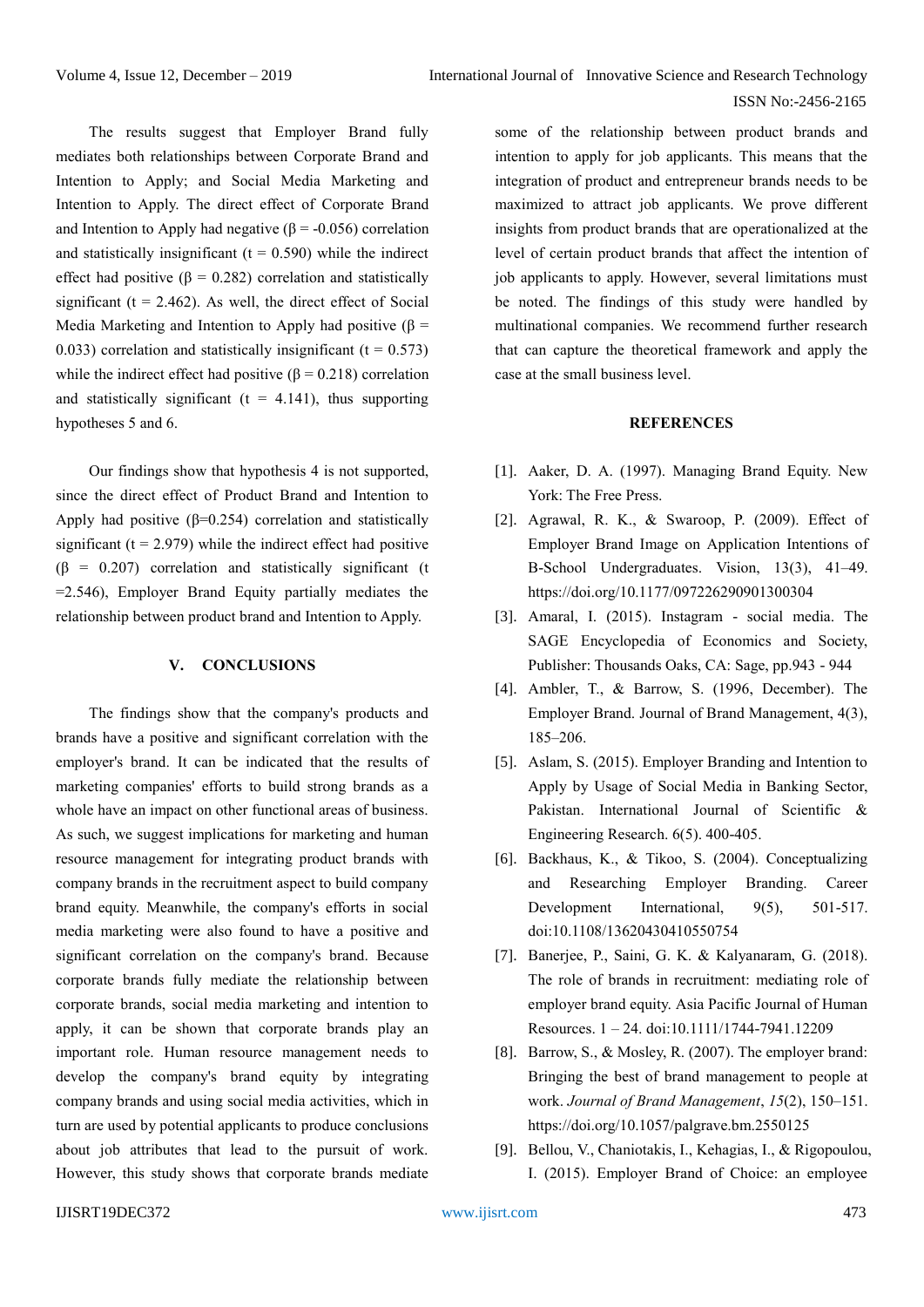perspective. *Journal of Business Economics and Management*.

https://doi.org/10.3846/16111699.2013.848227

- [10]. Berthon, P., Ewing, M., & Hah, L. L. (2005). Captivating company: dimensions of attractiveness in employer branding. International Journal of Advertising, 24(2), 151 - 172.
- [11]. Davison, H.K., Maraist, C., & Bing, M.N. (2011). Friend or foe? The promise and pitfalls of using social networking sites for HR decisions. Journal of Business and Psychology, 26(2), 153-159.
- [12]. Cable, D. M., & Turban, D. B. (2001). Establishing the dimensions, sources and value of job seekers' employer knowledge during recruitment. *Research in Personnel and Human Resources Management*. https://doi.org/10.1016/S0742-7301(01)20002-4
- [13]. Collins, C. J. (2007). The Interactive Effects of Recruitment Practices and Product Awareness on Job Seekers' Employer Knowledge and Application Behaviors. Journal of Applied Psychology, 92(1), 180-190.
- [14]. Collins, C. J., & Stevens, C. K. (2002). The relationship between early recruitment-related activities and the application decisions of new labor-market entrants: A brand equity approach to recruitment. *Journal of Applied Psychology*. https://doi.org/10.1037/0021-9010.87.6.1121
- [15]. Collins, C. J., & Kanar, A. M. (2013). Employer Brand Equity and Recruitment Research. *The Oxford Handbook of Recruitment*. https://doi.org/10.1093/oxfordhb/9780199756094.013. 0016
- [16]. Davcik, N. S., da Silva, R. V., & Hair, J. F. (2015). Towards a unified theory of brand equity: Conceptualizations, taxonomy and avenues for future research. *Journal of Product and Brand Management*. https://doi.org/10.1108/JPBM-06-2014-0639
- [17]. Delvecchio, D., Jarvis, C., Klink, R. & Dineen, B. (2007). Leveraging brand equity to attract human capital. Marketing Letters. 18. 149-164. doi:10.1007/s11002-007-9012-3.
- [18]. de Chernatony, L., & Dall'Olmo Riley, F. (1998). Defining A "Brand": Beyond The Literature With Experts' Interpretations. *Journal of Marketing*

*Management*, *14*(5), 417–443. https://doi.org/10.1362/026725798784867798

- [19]. Ewing, M., Pitt, L. & de Bussy, N. (2002). Employment Branding in the Knowledge Economy. International Journal of Advertising. 21.
- [20]. Fernandez-Lores, S., Gavilan, D., Avello, M., & Blasco, F. (2016). Affective commitment to the employer brand: Development and validation of a scale. *BRQ Business Research Quarterly*. https://doi.org/10.1016/j.brq.2015.06.001
- [21]. Figurska, I., & Matuska, E. (2013). Employer Branding As A Human Resources Management Strategy. Human Resources Management & Ergonomics, 7(2), 35-51.
- [22]. Hair, J. F., Sarstedt, M., Hopkins, L., & Kuppelwieser, V. G. (2014). Partial least squares structural equation modeling (PLS-SEM): An emerging tool in business research. *European Business Review*, *26*(2), 106–121. https://doi.org/10.1108/EBR-10-2013-0128
- [23]. Hair, J. F., Black, J. F., Babin, W. C., Anderson, B. J., & L.Tatham., R. (2006). *Multivariant Data Analysis.* New Jersey: Pearson International Edition.
- [24]. Henseler, J., Ringle, C. M., & Sarstedt, M. (2015). A new criterion for assessing discriminant validity in variance-based structural equation modeling. *Journal of the Academy of Marketing Science*, *43*(1), 115–135. https://doi.org/10.1007/s11747-014-0403-8
- [25]. Highhouse, S., Lievens, F., & Sinar, E. F. (2003). Measuring attraction to organizations. *Educational and Psychological Measurement*. https://doi.org/10.1177/0013164403258403
- [26]. Katiyar, V., & Saini, G. K. (2015). *Impact of Organizational Social Media Activities on Employer Brand Equity and Prospective Applicants ' Intentions To Apply*. *XXVIII*(February), 11–31.
- [27]. Keller, K. L. (1993). Conceptualizing, Measuring, and Managing Customer-Based Brand Equity. Journal of Marketing, 1-22.
- [28]. Kim, A. J., & Ko, E. (2012). Do social media marketing activities enhance customer equity? An empirical study of luxury fashion brand. *Journal of Business Research*. https://doi.org/10.1016/j.jbusres.2011.10.014
- [29]. Kim, J., York, K. M., & Lim, J. S. (2011). The role of